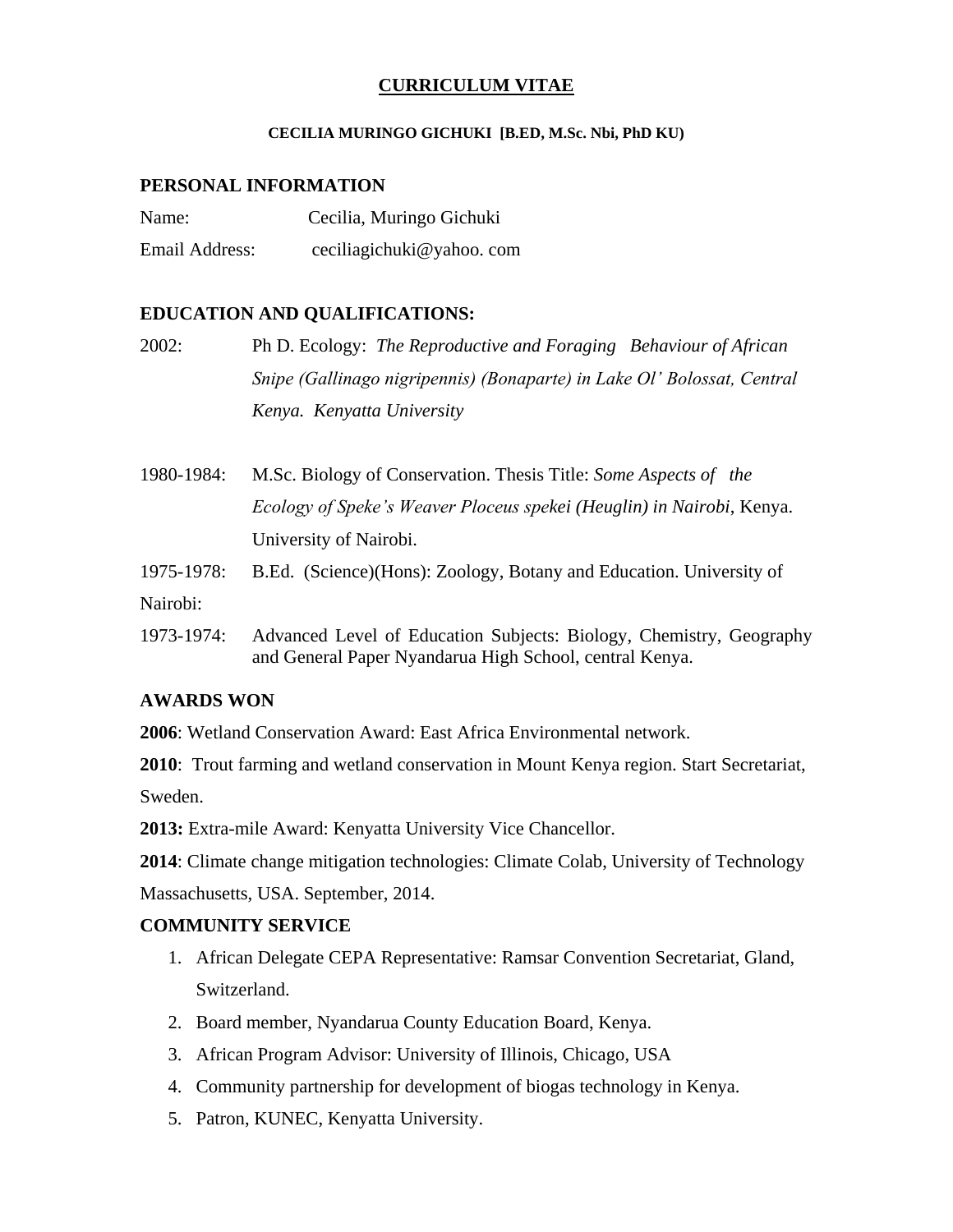# **RESEARCH GRANTS AWARDED**

| 2001:      | Kenya Museum Society. Kenya Snipe Project.                                                                                                                                                                                         |
|------------|------------------------------------------------------------------------------------------------------------------------------------------------------------------------------------------------------------------------------------|
| 1999:      | Kenya Museum Society. Kenya Snipe Project.                                                                                                                                                                                         |
| 1997:      | Kenya Museum Society. Kenya Snipe Project.                                                                                                                                                                                         |
| 1990-1993: | World-Wide Fund for Nature (WWF) Grant. Kenya                                                                                                                                                                                      |
|            | Crane and Wetland Project. National Museums of                                                                                                                                                                                     |
|            | Kenya, Kenya Wildlife Service, and Moi University.                                                                                                                                                                                 |
| 1995-1997: | Ramsar Convention Bureau. Project Title; Water Fowl Count in                                                                                                                                                                       |
|            | Kenya. Management of finance; Kenya Wetlands Working Group                                                                                                                                                                         |
|            | and East Africa Natural History Society.                                                                                                                                                                                           |
| 1999:      | Chapman Memorial Fund of the American Museum of<br>Natural History. Project Title: Role of birds as indicators of<br>wetland quality in Kenya.                                                                                     |
| 1999-2001: | Ramsar Convention Bureau and Austria Government. Project Title<br>Monitoring of African Eurasian Migratory Birds in Kenya.<br>Management of finance, administration and operations of<br>the project. NMK/EAWS/KWS.                |
| 2000:      | Chapman Memorial Fund of the American Museum of<br>Natural History. Project Title: Kenya Snipe Project.                                                                                                                            |
| 2003:      | Swedish Agency for Research and Development (SAREC)<br>Inventory of Wetlands values and uses in semi-arid areas of<br>Kajiado District, southern Kenya (Research Programme on<br>Sustainable Use of Dryland Biodiversity (RPSUD)). |
| 1989:      | Kenya Museum Society. Kenya Crane and Wetland                                                                                                                                                                                      |
|            | Project.                                                                                                                                                                                                                           |
| 1987/1988: | East African Wildlife Society Grant Kenya Crane Research                                                                                                                                                                           |
|            | Project. University of Nairobi and National Museums of                                                                                                                                                                             |
|            | Kenya.                                                                                                                                                                                                                             |
| 1986:      | Kenya Museum Society. Kenya Crane Project.                                                                                                                                                                                         |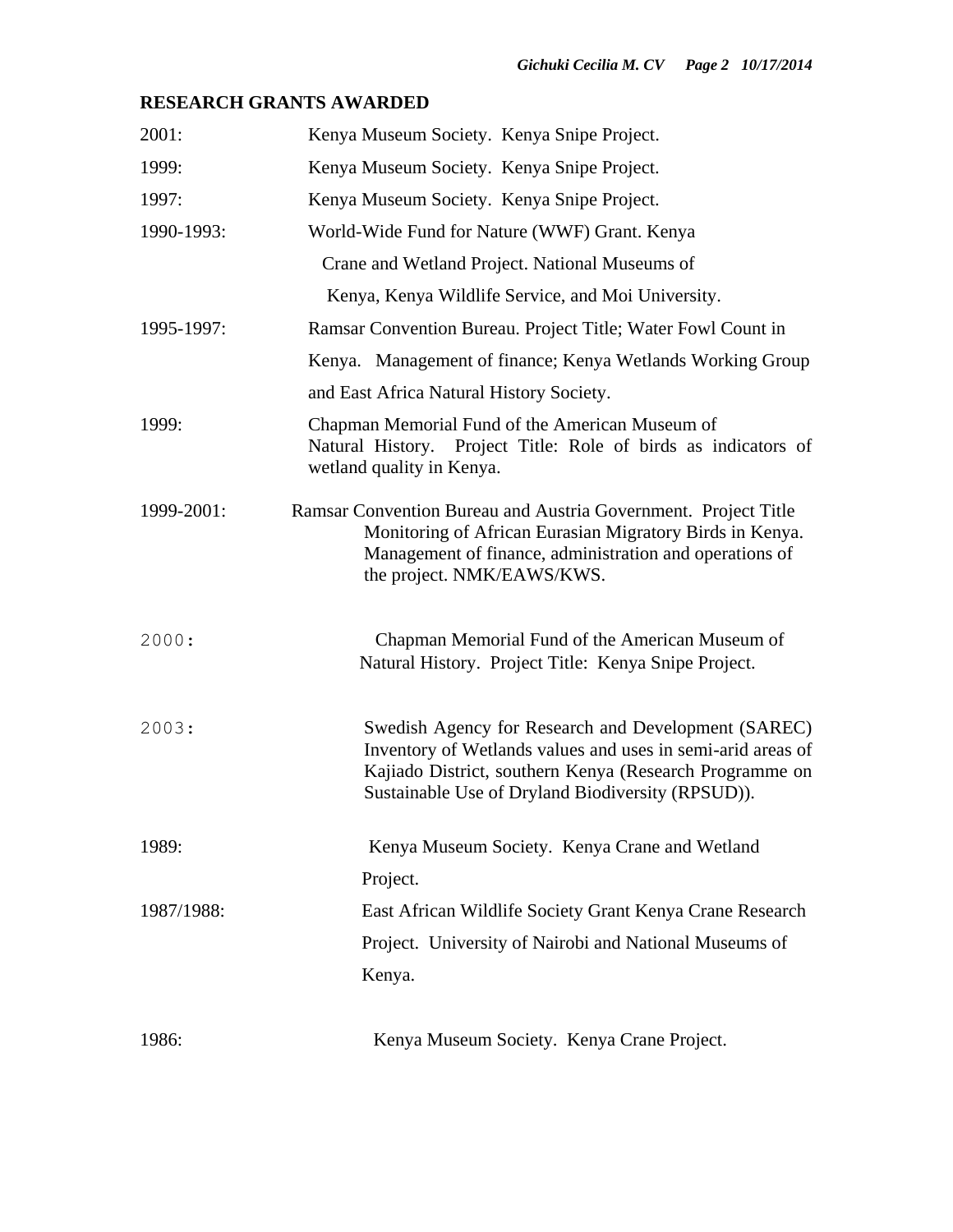| 1986/1988: | World-Wide Fund for Nature (WWF) Grant. Kenya        |
|------------|------------------------------------------------------|
|            | CraneResearch Project. National Museums of Kenya and |
|            | University of Nairobi.                               |

1986/1987: International Council for Bird Preservation (ICBP) and Wild Bird Society of Japan Kenya Crane Research Project, University of Nairobi and National Museums of Kenya.

### **MAJOR SEMINARS AND CONFERENCES ATTENDED**

- 1980: 5<sup>th</sup> Pan-African Ornithological Congress held in Lilongwe, Malawi.
- 1985: 6<sup>th</sup> Pan-African Ornithological Congress held in Francistown, Botswana.
- 1986: 19<sup>th</sup> International Ornithological Congress held in Ottawa, Canada.
- 1986: International Symposium on Africa Wildlife held in Kampala, Uganda.
- 1986: 19th World Conference of the International Council for Bird Preservation held in Kingston, Canada.
- 1987: Third World Conference on Birds of Prey held in Eilat, Israel.
- 1988: 7th Pan-African Ornithological Congress held in Nairobi, Kenya.
- 1990: 20th World Conference of the International Council for Bird Preservation ICBP held in Hamilton, New Zealand 19-27 November.
- 1992: 8th Pan-African Ornithological Congress held in Bujumbura, Burundi.
- 1994: 21st international Ornithological Congress held in Vienna, Austria.
- 1994: World Conference of BirdLife International held in Rosenheim, Germany.
- 1995: Wetlands and Development Conference held in Kuala Lumpur, Malaysia.
- 1996: 9th Pan-African Ornithological Congress held in Accra, Ghana.
- 1998: 5th International Woodcock and Snipe Conference held in Czempin, Poland.
- 1999: 4<sup>th</sup> International Symposium on Isolated Vertebrate Communities in the Tropics, Koenig Museum, Bonn Germany.
- 1999: 10th Pan-African Ornithological Congress held in Kampala, Uganda.
- 2001: 23rd North American Ornithological Conference held in New Orleans Louisiana, USA.
- 2011: Mid-west fish and wildlife Conference, Minnesota, USA. December 16 -19
- 2012: Pan African Ornithological Congress, May 11-18 Arusha Tanzania.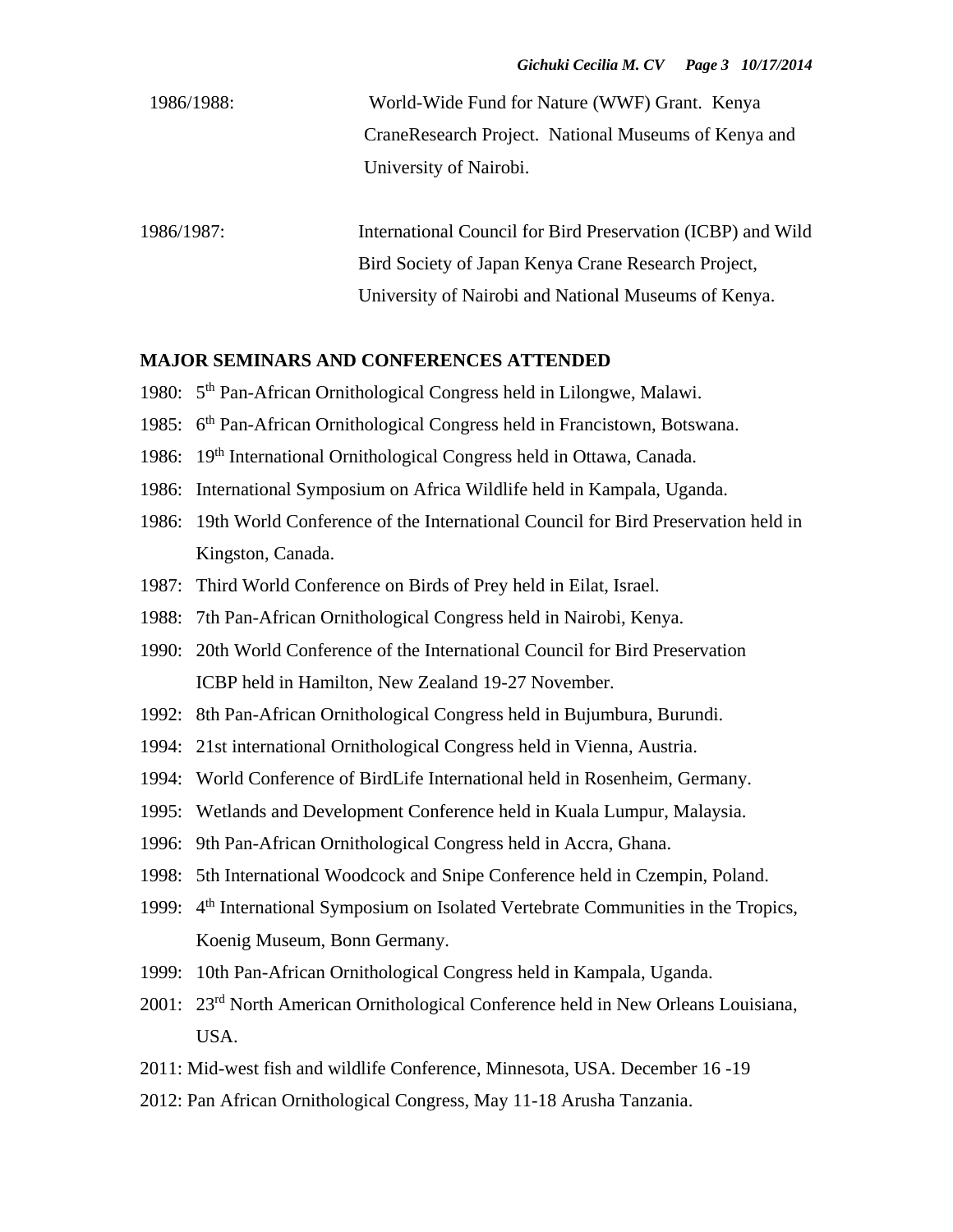- 2013: National conference on climate change and biodiversity in Kenya. National Museums of Kenya, Nairobi. July 5-8, 2013.
- 2013: National animal welfare education and training conference, University Nairobi, Kenya. World Society for Protection animals, Africa Regional Office, Nairobi, Kenya.
- 2014: National Planning workshop for Animal Welfare Programme in Nairobi, Kenya.
- 2014: Animal welfare education curriculum Review Workshop, Pan Afric Hotel, Nairobi, June, 2014.

## **PROFESSIONAL TRAINING**

- Waterfowl and Wetlands Management in East Africa organized by International Wetlands Research Bureau (IWRB) March 1990. Uganda Institute of Ecology, Makerere University, Kampala, Uganda.
- Management of Wetlands for Bird Conservation. One month, September 1990. Baraboo, Wisconsin (International Crane Foundation) USA.
- Management of wetlands and grasslands for conservation of cranes. (30 days, October 1990. Savannahs River Ecology Research Centre, St. Catherine Islands, and Georgia State University, USA.
- Marine & Environment Education Course. Kanamai Conference Centre, Mombasa, 12-21 August 1991. Organized by World Wide Fund for Nature (WWF)-International and National Museums of Kenya.
- Crane and Wetlands Workshop. Maun, Botswana, 8-15 August 1993. Organized by International Crane Foundation,USA.
- PhD- course in Tropical Insect Ecology in Kenya. Organized by Kenyatta University, ICPE and Swedish University of Agricultural Sciences (S) at Nguruman SW Kenya from 23rd January to 11th February 1999.

#### **PROFESSIONAL EXPERIENCE**

- High school Teacher (Kenya) Responsible for teaching biology and chemistry.
- Patron Wildlife clubs of Kenya from 1975-1976
- Assistant Lecturer (Nairobi University):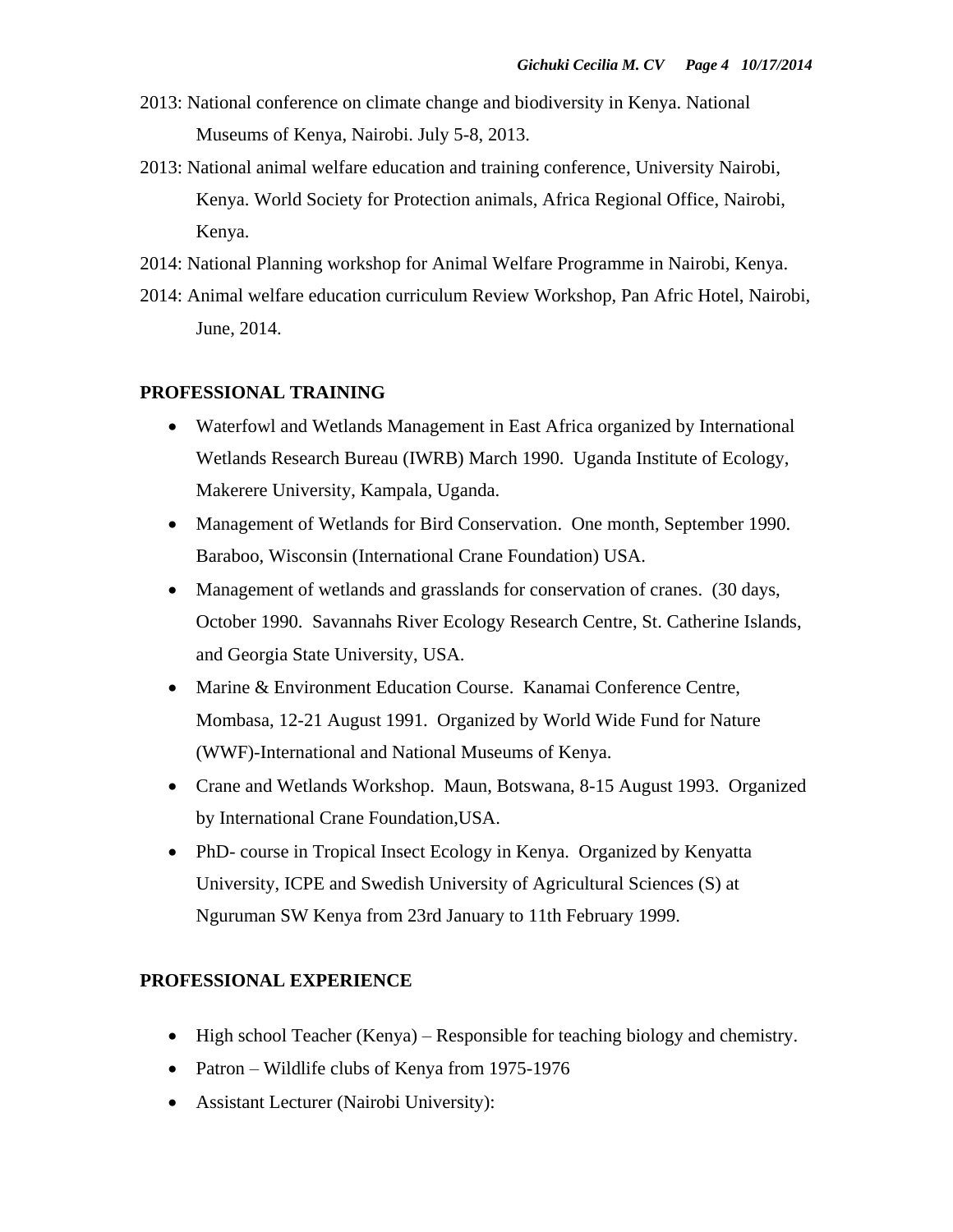- Responsible for conducting tutorials and teaching undergraduate courses in Terrestrial Ecology, Vertebrate Zoology and Evolution.(1989-1991)
- Associate Research Fellow (East African Wildlife Society) Responsible for carry out research on Austrian migratory birds project (white storks – Ciconia Cicona)
- Associate Research fellow Kenya Wildlife Service and World Wide Fund for Nature (WW F) Responsible for carrying out research on birds in Saiwa and Mount Elgon National Parks. Organising Lake Nakuru Water birds Census. Assisting the Warden of Saiwa National Park to develop a management plan for the Park and to initiate Community Environment Conservation Projects around the park, 1990-1996.

## **RESEARCH EXPERIENCE**

- Ecological and socio-economic study of wetlands and human communities associated with Lake Ol Bolossat in central Kenya and River Nzoia Basin in western Kenya. Team member: WWF, National Museums of Kenya, Kenya wildlife Service and Moi University (1991-1994). Eight project staff members
- A survey of bird populations in North Nandi Forest, western Kenya, Aug.-Oct. 1989.
- Joint project between the National Museums of Kenya and Natural History Museum Wien, Austria.
- Survey of White Storks (*Ciconia Ciconia)* within their migratory routs in Kenya. A joint project between East African Wildlife Society, National Museums of Kenya, Kenya Wetlands Working Group, Kenya Wildlife Service and Austria-African Migratory Birds Project (1998-2002).
- Aerial survey of the swamp-dwelling antelope, Sitatunga (Tiagekaphora spekejj) in Yala Swamp, western Kenya, July 1987. Joint Survey Project between University of Nairobi (Zoology Dept.) and WWF Regional office
- The Reproductive and Foraging Behaviour of African Snipe (*Gallinago nigripennis*) (Bonaparte) in Lake Ol Bolossat, central Kenya Ph D Project. 1997- 2001.
- Ecology of Speke's Weaver *Ploceus spekei* (Heuglin) in Nairobi, Kenya. M.Sc.Project. 1980-1984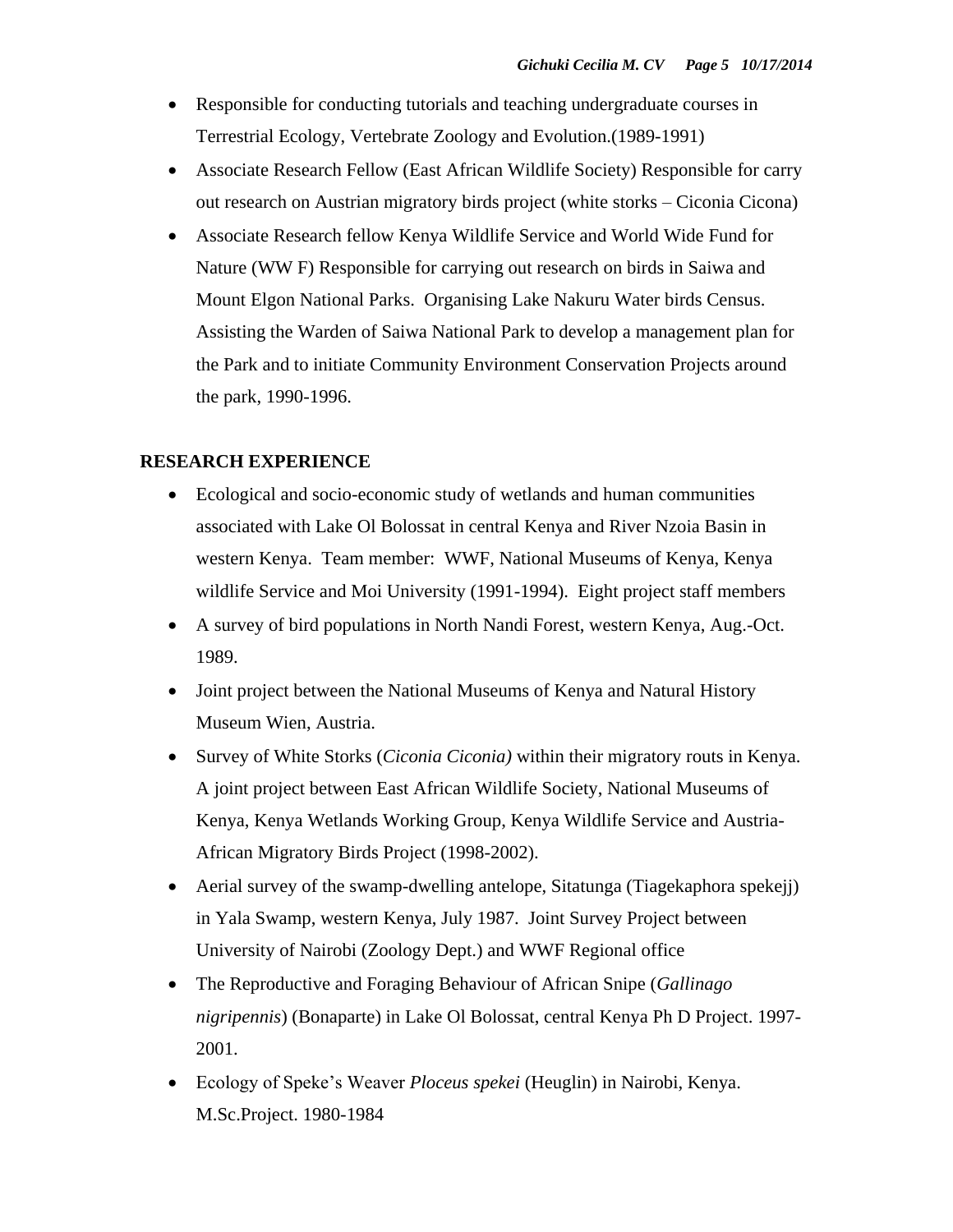#### **Membership to Professional Organizations**

- Member: East African Natural History Society
- Member: of Executive committee:  $7<sup>th</sup>$  pan-African Ornithological congress. Held in Nairobi 28 August – 5 September 1988.
- International Council for Bird Preservation (ICPB) (East Africa Section).
- Member: Kenya National Bird-Strike committee.
- Member: Ornithological Sub-Committee Kenya.
- Member: East Africa Working Group on Cranes and Wetlands, Working Group of ICBP and the International Crane Foundation (ICF).
- Member: Wetlands International Snipes and Woodcocks Specialist Group
- Coordinator: Kenya Wetlands Working Group (KWWG) Affiliated with International Waterfowl and Wetland Research Bureau (IWRB) Slim bridge.
- Editor: The Crowned Crane Newsletter of the Working Group on Africa Cranes.

### **LIST OF SCIENTIFIC PUBLICATIONS**

- 1. **Muringo, C.M**. and Pomeroy, D.E. 1979. Check-list of Birds in Integrated Project in Arid Lands (I.P.A.L.) Study Area, northern Marsabit District, published in the progress report for the Third Quarter.
- 2. Pomeroy, D.E. and **Muringo C**. 1979 Seasonality in the bird fauna of Nairobi. *Journal of the East Africa Natural History Society and National Museums,* Nairobi.
- 3. **Gichuki, C.M**. 1983. Some Aspects of the Ecology of Speke's Weaver *Ploceus spekei* (Heuglin) in Nairobi, Kenya. M.Sc. Thesis, University of Nairobi.
- 4. Pomeroy, D.E. and **Muringo, C.** 1984. Studies of birds in a semi-arid region of Kenya. (1) The use of transects to assess the effects of bush clearance on bird populations. *Proc. V. Pan-African Orn. Congr*. 179-199.
- 5. Bennun, L.A., **Gichuki, C.M**., Darlington, J. and Ng'weno, F. 1986. The Avifauna of Ol Doinyo Orok, a forest island in southern Kenya. *Scopus*  10 (3/4): 83-86.
- 6. **Gichuki, C.M**. and Pearson, D.J. 1987. A Kenya record of the shy Albatross *Diomedea cauta.* Scopus Vol. 11, No. 2.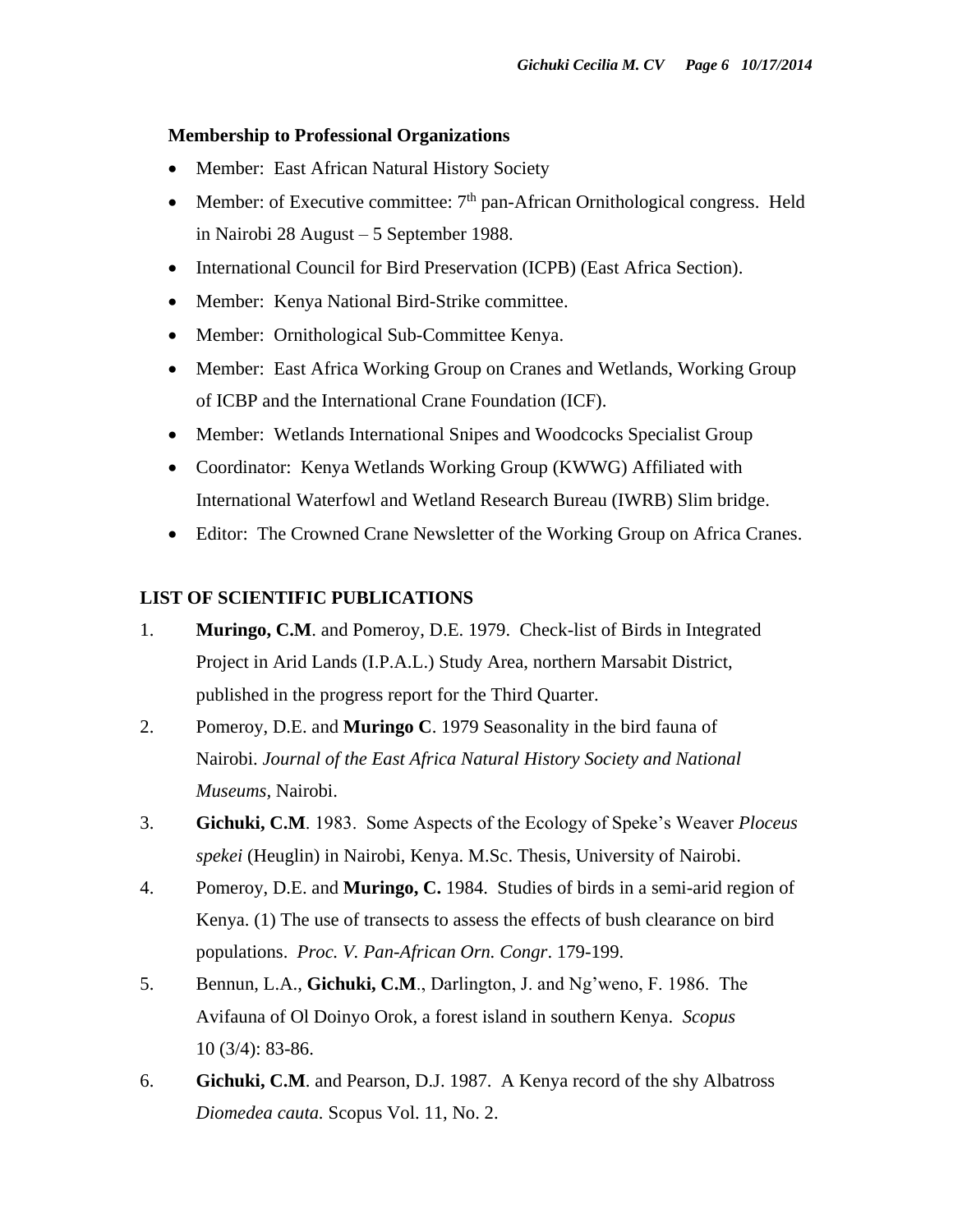- 7. **Gichuki, C.M. 1987**. The diet of the Barn Owl, *Tyto alba* (Scopoli), in Nairobi, Kenya. *Journal of the East Africa Natural History Society and National Museums* 75 (187): 1-7.
- 8. **Gichuki, C.M. 1988**. Nest building of Speke's Weaver *Ploceus spekei* in Nairobi, Kenya. *Proceedings of the 6th Pan-African Ornithological Congress.* 29th March-4th April 1985. Francistown, Botswana
- 9. Gichuki, N.N. and **Gichuki, C.M. 1988**. Recent Studies of Crowned Crane *Balearica regulorum* in Kenya. *The Crowned Crane,* Vol. 2, 1987.
- 10. Gichuki, N.N. and **Gichuki C.M. 1988**. Relationships between habitat selection and flock characteristics in foraging Crowned Cranes *Balearica regulorum* in Kenya. *Proc. 111 International Crane Workshop*, Quiqihar, China, 1 - 10 May 1987
- 11. **Gichuki, C.M. 1988**. Time budget of male Speke's Weaver *Ploceus spekei* during the breeding season. *Proceedings XIX International Ornithological* Congress Ottawa, Canada, June 1986.
- 12. **Gichuki, C. M. 1988**. Birds seen and trapped on a study visit to the south-western Mau Forest, Kenya. National Museums of Kenya, Nairobi: Mimeo
- 13. Short, L.L., Horne, J.F.M. and Gichuki, C.M. 1990. Annotated check-list of the Birds of East Africa. *Proceedings of the Western Foundation of Vertebrate Zoology (Supplement),* Los Angeles, California, Vol. 4 No. 3. pp. 246.
- 14. **Gichuki, C.M.** and Schifter, H. 1990. Sedentary habits and life span of birds in North Nandi Forest. *Scopus* 14: 29-25.
- 15. Gichuki, N.N. and **Gichuki, C.M**. 1991. The breeding behaviour of Crowned Crane *Balearica regulorum* and its implications for conservation of riverine swamps in western Kenya. *Proceedings of the East Africa Wildlife Society Conference,* Kilaguni Lodge, Tsavo West National Park, Kenya, 6-11th September 1990.
- 16. Gichuki, N.N. and **Gichuki C.M**. 1993. Developing an integrated monitoring programme for waterbirds in Kenya. Proceedings of IWRB's Technical Workshop on integrated monitoring and conservation of migratory water birds*,* Florida (U.S.A.), 12 - 19 November, 1992.
- 17. **Gichuki, C.M**. 1995. Biodiversity and catchment area on its way out.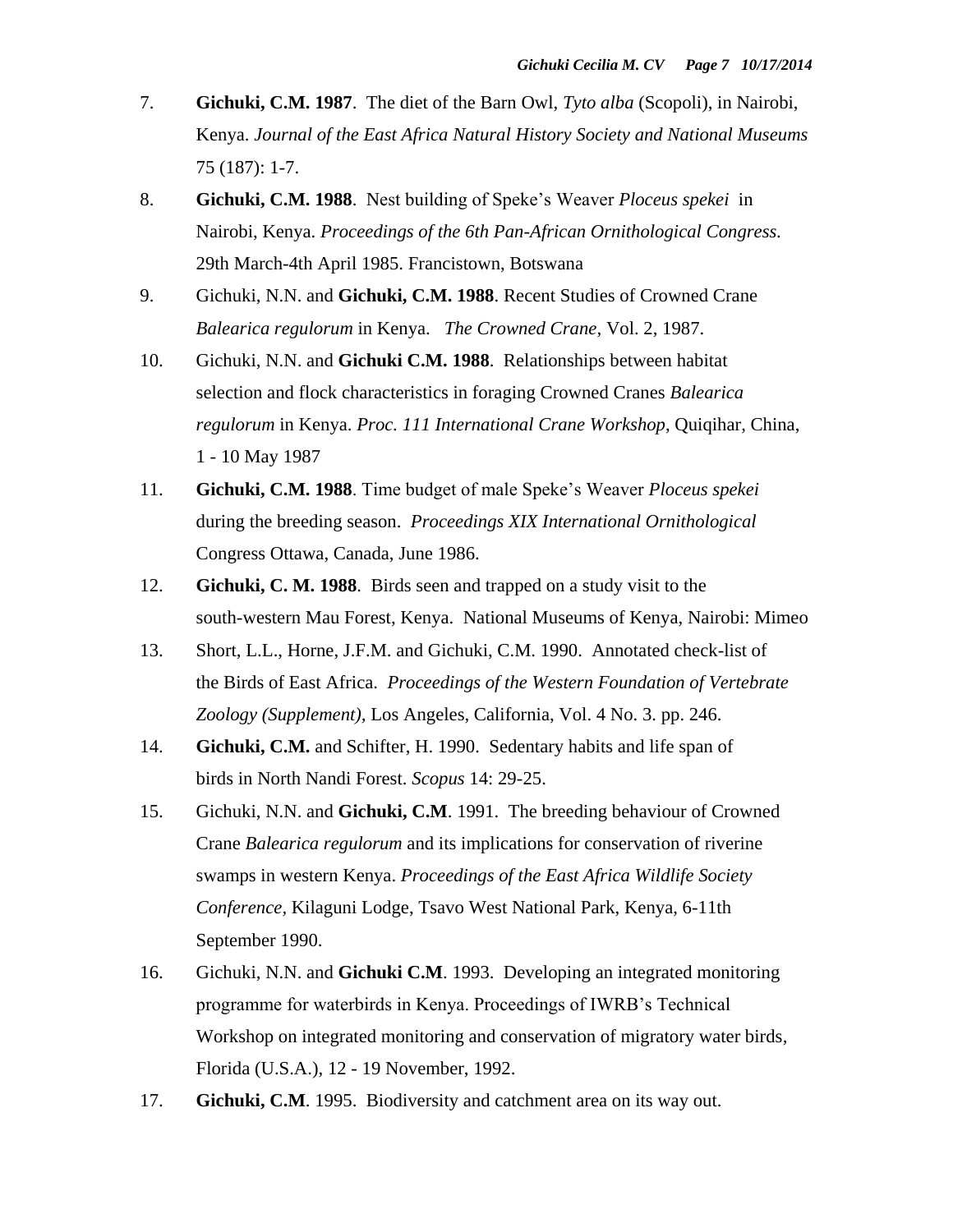*Proceedings of the 1993 African Crane and Wetland Training Workshop*. International Crane Foundation, Baraboo, Wisconsin, U.S.A, XII +66pp.

- 18. **Gichuki, C.M.** 1997. Community-based Wetland Management in Africa: A Case Study of Lake Ol Bolossat, Kenya. *In*: Claridge G.F. & O'Callaghan, B. (eds*.) Community Involvement in Wetland Management: Lessons from the Field*. page 139-150 Kuala Lumpur: Wetlands International.
- 19. **Gichuki, C.M.,** Gichuki, N.N. & Kairu, E.W. 2000. Population biology and breeding ecology of the African Snipe (*Gallinago nigripennis*) in central Kenya. In: Kalchreuter H. (ed.). *Proceedings of Fifth European Woodcock and Snipe Workshop,* Pp. 45-50. Wetlands International Global Series, No. 4, International Wader Studies 11, Wageningen, The Netherlands,  $vi + 85$ pp.
- 20. **Gichuki, C.M**., Kairu, E.W., and Okelo, O.O 2001. Breeding Behaviour of the African Snipe *Gallinago nigripennis* in central Kenya. *Journal of African Ornithology (Ostrich 15)116-118.*
- 21. **Gichuki, C.M** and Gichuki, N.N. 2000. Comparative ecology and morphology of snipes (family Scolopacidae) in Africa. 4<sup>th</sup> International Symposium *on Isolated Vertebrate Communities in the Tropics. Bonn, Germany. Bonn Zoological Monograph 46, 2000.*
- 22. **Gichuki, C.M**, Gichuki, N.N. 2000. The breeding strategies of a tropical snipe (family scolopacidae) in the highlands of central Kenya. *Proceedings XX111 International Ornithological* Congress Beijing China August 2002.
- 23. **Gichuki, C.M**. 2003. Jewel of the Marsh. In: Peta M. (*eds)Kenya Past* and *Present* Pp 33-36 Issue No. 34. Published by Kenya Museum Society. Nairobi.
- 24. Muzymi, Z., Gichuki N.N. and **Gichuki C.M**. 2007. A case study of African Crane Trade. In Kerryn, M. (*ed.)* African Cranes, Communities and Wetlands Newsletter Vol. 2.
- 25. **Gichuki, C.M**. 2009. Influence of Human Activities on African Snipe (*Gallinago nigripennis )* in Kenya. In Ferrand, Y. (*ed)* Sixth International Woodcock and Snipe Conference held in Nantes, France.
- 26. **Gichuki, C.M**. and Gichuki N.N. (*2010*). Dynamics of tropical inland delta wetlands: A case study of Ewaso Ngiro Swamp in Southern Kenya. *Journal of Science and Innovations, 2: 15-19.*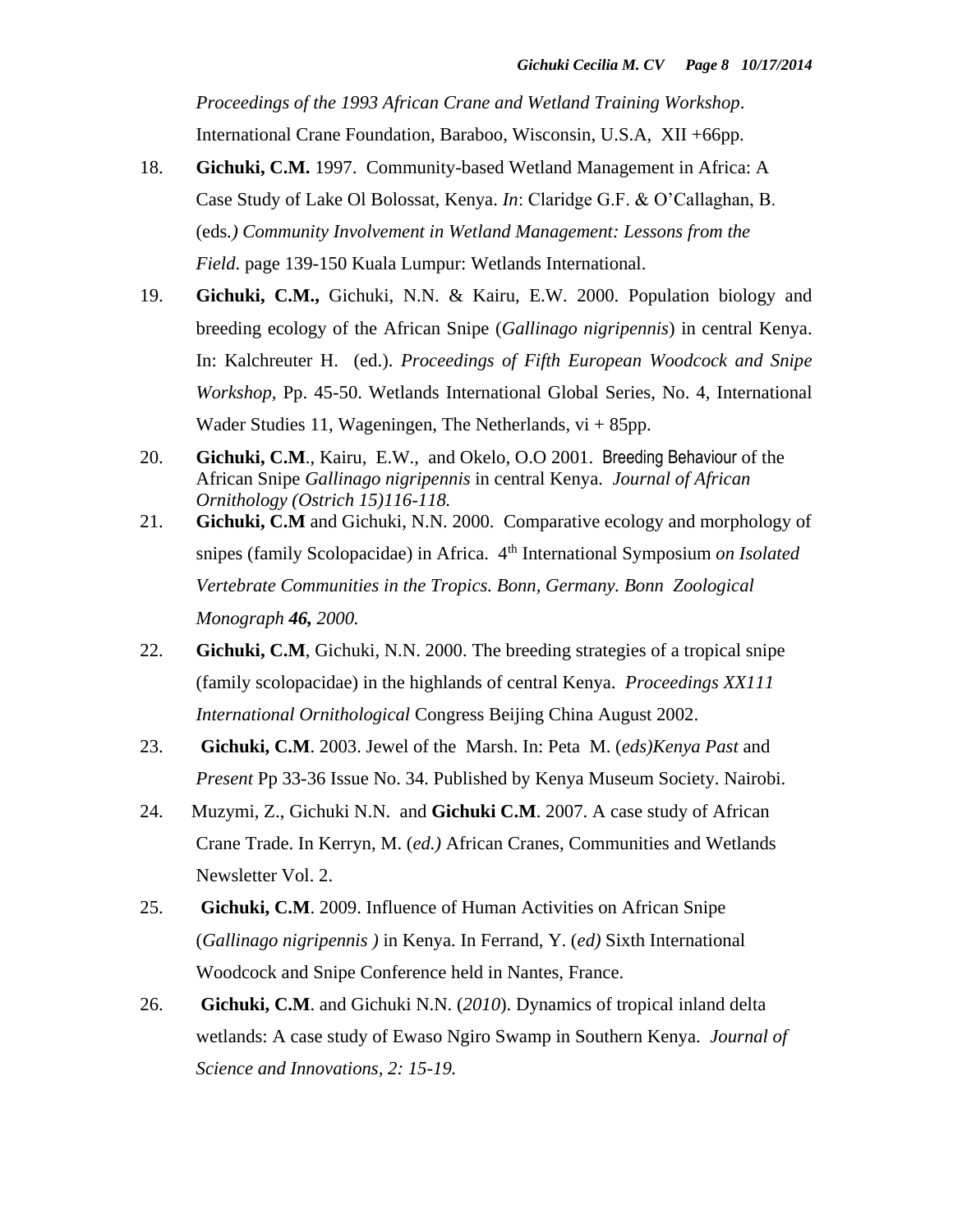27. Rosemary Kimani , Mwangi D.M and **Gichuki, C.M**. 2011. The role of constructed wetlands for waste water treatment. Journal of Waste Management, 10: 16-19.

28. Janet O. Achieng, **Cecilia M. Gichuki** and Caleb – Mireri (in progress, 2014). Construction of water pans as a strategy for enhancing water supply and improving livelihoods at Isinya in Kajiado County, Kenya.

29. Nuru M. Tzuma and **Cecilia M. Gichuki** (2012). Indigenous knowledge of birds among the Mijikenda community of the Kenya coast. Proceedings of the Pan-African Ornithological Congress, Arusha Tanzania.

30. Chege J.M., **Gichuki, CM**. and Kerich, R. (2012). Habitat Utilization by Hinde's Babbler (*Tudoides hindei*) in Mukurwe-ini Important Bird Area, in Central Kenya. Proceedings of the Pan-African Ornithological Congress, Arusha Tanzania.

## **POSTGRADUATE STUDENT MENTORING AND UPERVISION**

#### **PhD students supervised**

**Peter O. Ooko 2014** . Attitude of agricultural extension service providers towards use of agro-

chemicals in sustainable agriculture in Migori County, Kenya.

#### **M.Sc students supervised**

1**. Geoffrey, L .Lelenguyah 2014.** Effects of Climate Variability on Pastoral Livelihoods in Marigat District, Baringo County Kenya.

2.**Juliana Nzeki 2014.** Impacts of Climate Variability and the Adoptation Strategies on Water Accessibilty for Crop Production in Mutituni Division, Machakos County Kenya.

3. **Mumini Ndenge Dzoga, 2014.** Evaluation of Beach hotels Capacity to Cope with Climate Variability in Mombasa Count, Kenya.

4. **Margaret W. Mathenge, 2013.** Effects of Natural Resource Based Conflicts on Community Livelihoods in Lake Ol-bolosat Catchment area, Nyandarua County, Kenya.

5. **Chege J. Mutuota, 2012.** Impacts of Farmers knowledge Attitude and Land use Practises on the conservation status of Hindei's Babbler(Turdoides hindei) in Mukurweini Valleys Nyeri County, Kenya.

6. **Wahogo Purity Mumbi, 2014.** Rooftop rainwater harvesting as adaptation to climate change as in the case of murang'a east district primary schools in Murang'a county, Kenya.

7. **Gathuku George Njau 2013**. A contribution of conservation education centers towards sustainable environment awareness in schools a case of giraffe center, Nairobi county, Kenya

8. **Mburu J. Chege 2014**. The role of trees of cultural significance in mitigation change in Kirinyaga East subcounty, Kenya.

9. **Mugure Keziah Monicah 2014**. Biogas adoption in the mitigation of climate changes in Gatanga division, Murang'a county, Kenya.

10. **Rodah Owako Okeyo 2014**. Impacts of Kipepeo conservation project on livelihoods and climate change mitigations among communities living around Arabuko Sokoke Forest in Kilifi county, Kenya.